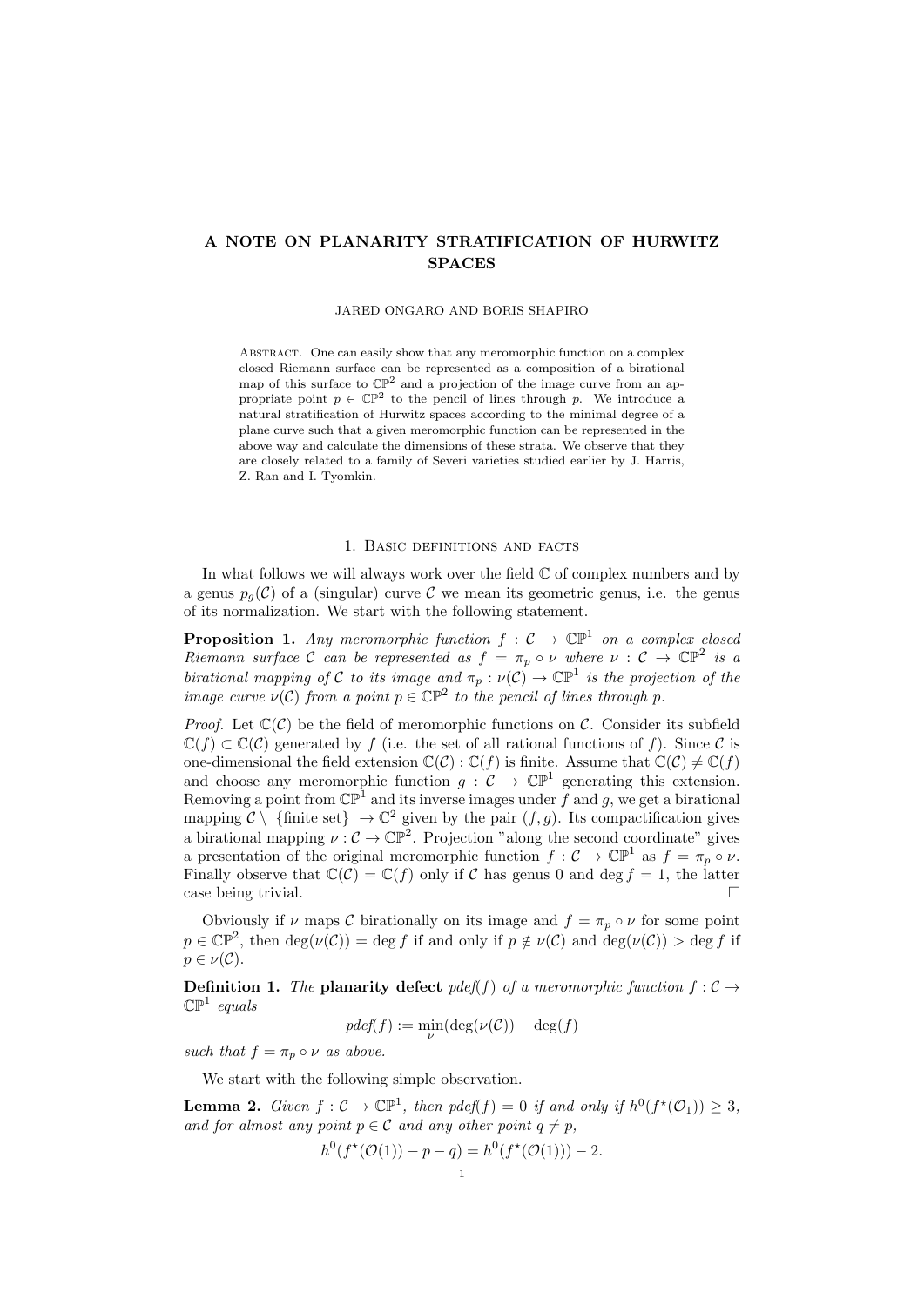*Proof.* Indeed, observe that  $f$  determines a 1-dimensional linear subsystem in the complete linear system  $f^*(\mathcal{O}(1))$ . (We count dimensions of linear systems projectively.) Moreover, if  $r_f = h^0(f^*(\mathcal{O}(1))) \geq 3$  then the system  $f^*(\mathcal{O}(1))$  defines a map  $\phi_f: \mathcal{C} \to \mathbb{CP}^{r_f-1}$  with  $r_f-1 \geq 2$ . If additionally, sections of  $f^*(\mathcal{O}(1))$  separate each generic point on C from all other points then  $\phi_f$  is birational on the image. The latter condition is made explicit above. Choosing an appropriate 3-dimensional subsystem of  $f^{\star}(\mathcal{O}(1))$  including f, we get the required statement.

Unfortunately, the second condition is not easy to check in concrete situations, see Remark below. We say that a linear system  $\mathcal L$  on a curve  $\mathcal C$  is birationally very ample if the image of  $\mathcal C$  in the projectivized space of its sections is birationally equivalent to  $C$ , comp. [17].

The following sufficient condition of the birational very ampleness of  $f^{\star}(\mathcal{O}(1))$ is valid. Recall that a point  $z \in \mathbb{CP}^1$  is called a *simple branching point* (resp. complicated branching point) of a meromorphic function  $f: \mathcal{C} \to \mathbb{CP}^1$  of degree d if the number of its geometrically distinct preimages in  $f^{-1}(p)$  equals  $d-1$  (resp. is smaller than  $d-1$ ).

**Lemma 3.** If  $f : C \to \mathbb{CP}^1$  has at most one complicated branching point, then  $pdef(f) = 0$  if and only if  $h^0(f^{\star}(\mathcal{O}(1))) \geq 3$ . In particular, under the above assumptions, if  $\deg(f) = d \geq g + 2$  where g is the genus of C then pdef(f) = 0.

*Proof.* As in Lemma 2, the necessary condition for  $pdef(f) = 0$  is  $r_f := h^0(f^*(\mathcal{O}(1))) \ge$ 3. By Riemann-Roch's formula

$$
r_f := h^0(f^*(\mathcal{O}(1))) = d - g + 1 + h^0(K \setminus (f)_{\infty}),
$$
\n(1.1)

where  $(f)_{\infty}$  is the pole divisor of f. The linear system  $f^{\star}(\mathcal{O}(1))$  determines the mapping  $\phi_f : \mathcal{C} \to \mathbb{CP}^{r_f-1}$ . Moreover if  $r_f \geq 3$  and f has at most one complicated branching point, then  $\phi_f$  defines a birational mapping of C on its image  $\phi_f(\mathcal{C})$ . Indeed, since  $r_f \geq 3$  the only thing that we have to exclude is that  $\phi_f : C \to \phi_f(C)$ is a non-trivial covering. Assume that  $\phi_f : C \to \phi_f(C)$  is a non-trivial covering. Notice that independently of the fact whether  $\phi_f$  is birational on the image or not,  $f = \pi_p \circ \phi_f$  where  $\pi_p$  is a projection of  $\mathbb{CP}^2 \setminus p \to \mathbb{CP}^1$  from some point  $p \in \mathbb{CP}^2$ . Also the map f can be lifted in the standard way to  $f = \tilde{\pi}_p \circ \tilde{\phi}_f$  where  $\tilde{\phi}_f : C \to \tilde{\phi}_f(C)$ is the standard lift of  $\phi_f$  to the normalization  $\tilde{\phi}_f(\mathcal{C})$  of the image  $\phi_f(\mathcal{C})$ , and  $\tilde{\pi}_p$  is the composition of the standard map from the normalization  $\tilde{\phi}_f(\mathcal{C})$  to the image curve  $\phi_f(\mathcal{C})$  with the projection  $\pi_p$ . Branching points of f are either the images under  $\tilde{\pi}_p$  of the branching points of  $\tilde{\phi}_f$  or the branching points of  $\tilde{\pi}_p$  itself. But each branching point of  $\tilde{\pi}_p$  is a non-simple branching point of f. Therefore in case of a non-trivial covering we get at least two non-simple branching points of  $f$  which contradicts our assumptions. The case when  $\phi_f(C)$  is a line in  $\mathbb{CP}^2$  is obviously impossible due to the dimension of the linear system  $f^{\star}(\mathcal{O}(1))$ . Finally observe that if  $d \geq g+2$  then  $r_f$  is at least 3 by Riemann-Roch's formula (1.1).

**Remark.** Observe that for  $d \geq q+1$ , any curve C of genus g admits a meromorphic function of degree d with all simple branching points, i.e. the natural map  $\mathcal{H}_{g,d} \rightarrow$  $\mathcal{M}_g$  where  $\mathcal{M}_g$  is the moduli space of curves of genus g is surjective, see [20]. Also for  $d \geq 2g + 1$ , no genericity assumptions whatsoever on f are required for birational ampleness since  $f^*(\mathcal{O}(1))$  becomes very ample and defines an embedding  $\mathcal{C} \to \mathbb{CP}^{r_f-1}$ . However in the interval  $g+2 \leq d \leq 2g$  this linear system might define a non-trivial covering on the image as shown by the next classical example, see Proposition 5.3, [11]. This circumstance shows that one needs some additional assumption on the branching points to avoid such coverings.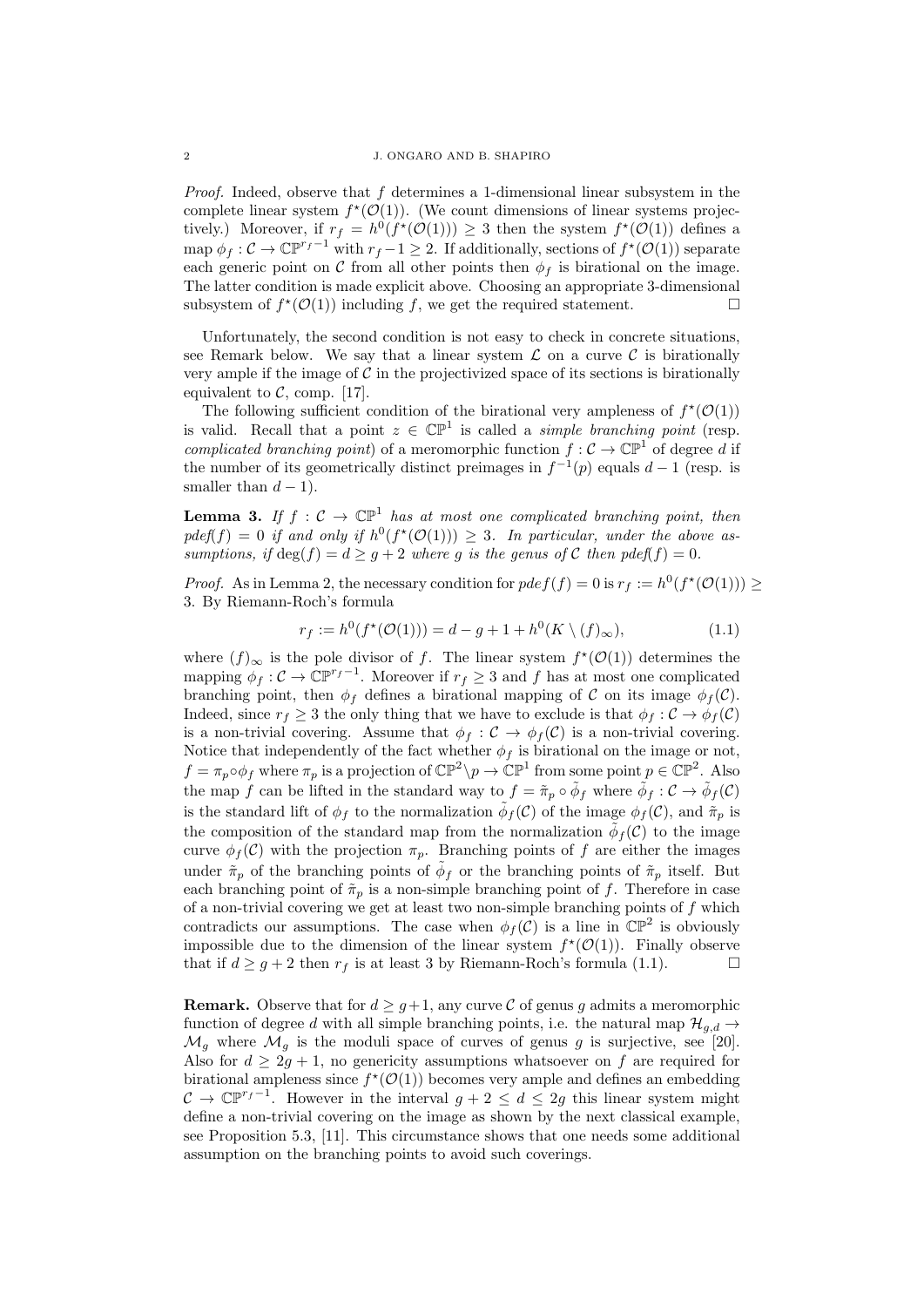**Example.** Let C be a hyperelliptic curve of genus  $g > 2$  and let  $|L| : \mathcal{C} \to \mathbb{CP}^1$  be the hyperelliptic map. Let  $s_0$  and  $s_1$  be a basis for  $H^0(L)$ . Riemann-Roch's formula gives that  $h^0(gL) = g + 1 < 2g$ . Note that there are precisely  $\binom{d+n-1}{n-1}$  monomials of degree d in n variables. Therefore there are precisely  $d+1$  monomials of degree d in  $s_0$  and  $s_1$ . The map  $|L|: \mathcal{C} \to \mathbb{CP}^1$  is given by

$$
\mathcal{C} \ni p \mapsto [s_0(p) : s_1(p)] \in \mathbb{CP}^1,
$$

while the map  $|mL| : \mathcal{C} \to \mathbb{CP}^g$  is given by

$$
P \mapsto [s_0(p)^g : s_0(p)^{g-1} s_1(p) : \cdots : s_1(p)^g].
$$

But it is now clear that  $|mL|: \mathcal{C} \to \mathbb{CP}^g$  can be factored as  $|L|: \mathcal{C} \to \mathbb{CP}^1$  followed by the Veronese embedding  $V : \mathbb{CP}^1 \to \mathbb{CP}^g$ . Hence, the image of C under the map  $|mL|$  is a rational normal curve. Now suppose that  $m > g$ . Then Riemann-Roch's formula gives  $h^0(mL) = 2mg + 1 > m + 1$ . Thus,  $s_0$  and  $s_1$  only generate a subspace of  $H^0(mL)$  and the above argument no longer works (which is good since  $|mL|$  determines a closed embedding).

We now characterize the vanishing of the planarity defect in different terms. Consider the push-forward sheaf  $f_{\star}(\mathcal{O}_{\mathcal{C}})$  on  $\mathbb{CP}^1$ . Since f is a finite map of compact curves,  $f_{\star}(\mathcal{O}_{\mathcal{C}})$  is a vector bundle on  $\mathbb{CP}^1$  whose dimension equals deg(f). By the well-known result of Grothendieck,  $f_{\star}(\mathcal{O}_{\mathcal{C}}) = \mathcal{O} \oplus \sum_{i} \mathcal{O}(a_i)$ , where  $a_i$  are integers see e.g. [12]. Observe that all  $a_i$  must be negative since  $h^0(\mathcal{O}_{\mathcal{C}}) = h^0(f_*(\mathcal{O}_{\mathcal{C}})) = 1$ .

**Proposition 4.** For any meromorphic function  $f: \mathcal{C} \to \mathbb{CP}^1$  with at most one complicated branching point, its planarity defect pdef( $f$ ) vanishes if and only if  $a_{max} = -1$ , where  $a_{max}$  is the maximal of all  $a_i$ 's in the above notation.

*Proof.* Let us show that under our assumptions pdef(f) = 0  $\leftrightarrow a_{max} = -1$ . We need to check that  $h^0(f^{\star}(\mathcal{O}(1)) \geq 3$  if and only if  $a_{max} = -1$ . Consider  $f_{\star}(f^{\star}(\mathcal{O}(1))$ . Observe that,  $h^0(f_*(\mathcal{O}(1))) = h^0(f^*(\mathcal{O}(1)))$  since f is a finite map of compact algebraic curves. Now by projection formula, see Ex. 8.3 in [11]

$$
f_{\star}(f^{\star}(\mathcal{O}(1)) = \mathcal{O}(1) \otimes f_{\star}(\mathcal{O}_{\mathcal{C}}) = \mathcal{O}(1) \oplus \sum_{i} \mathcal{O}(a_i + 1).
$$

Since  $a_{max} = -1$  then at least one of the terms  $\mathcal{O}(a_i + 1)$  equals  $\mathcal{O}$ . Therefore  $h^0(f_*(f^*(\mathcal{O}(1))) = h^0(\mathcal{O}(1)) + \sum_i h^0(\mathcal{O}(a_i+1)) \geq 2+1.$  In fact,  $h^0(f_*(f^*(\mathcal{O}(1))) =$ 2 + the number of indices i such that  $a_i = -1$ .

Proposition 4 shows that there is a connection of the planarity defect with the slope invariants of meromorphic functions and with the Maroni strata, comp. [6] and [18]. In fact, the following statement is true.

**Proposition 5.** Given a meromorphic function  $f : \mathcal{C} \to \mathbb{CP}^1$  of degree d, its planarity defect pde $f(f)$  equals  $d' - d$  where  $d'$  is the minimal degree of a linear system  $\mathcal L$  such that a)  $\mathcal L$  is birationally very ample and b) the (effective) divisor of  $f^{\star}(\mathcal{O}(1))$  is contained in the (effective) divisor of  $\mathcal{L}$ .

*Proof.* If  $f^{\star}(\mathcal{O}(1))$  can serve as  $\mathcal L$  then there is nothing to prove. Otherwise the divisor of L must be strictly larger than that of  $f^{\star}(\mathcal{O}(1))$ . In the latter case one can choose a 1-dimensional linear subsystem of  $\mathcal L$  defining a meromorphic function  $g: \mathcal{C} \to \mathbb{CP}^1$  which is not proportional to f. Consider the map  $\psi: \mathcal{C} \to \mathbb{C}^2$  given by  $(f, g)$  and extending it to the map  $\tilde{\psi}: \mathcal{C} \to \mathbb{CP}^2$  we get the required planarity defect.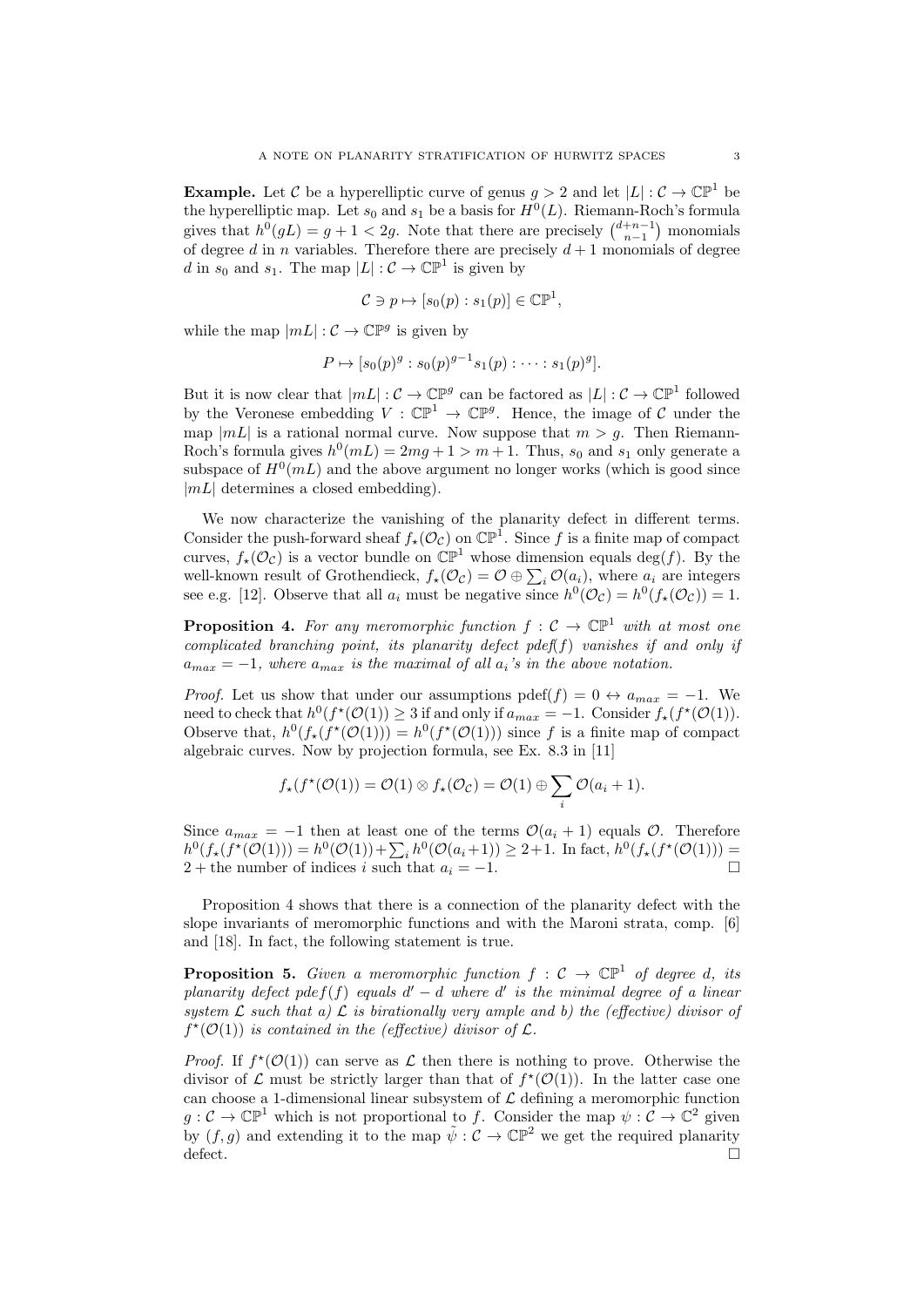1.1. Planarity stratification of small Hurwitz spaces. The small Hurwitz space of degree  $d$  functions of genus  $q$  curves is defined as:

 $\mathcal{H}_{g,d} = \{f : \mathcal{C} \to \mathbb{CP}^1 | f \text{ has only simple branched points, } \deg f = d \geq 2, \text{ gen}(\mathcal{C}) = g \geq 0 \}.$ 

Recall that dim  $\mathcal{H}_{q,d}$  equals the number of (simple) branching points of a function from  $\mathcal{H}_{q,d}$  and is given by the formula

$$
\dim \mathcal{H}_{g,d} = 2d + 2g - 2.
$$

Small Hurwitz spaces were introduced and studied in substantial details by Clebsch [5] and Hurwitz [13] at the end of the 19-th century as a tool of investigation of the moduli space  $\mathcal{M}_q$  of genus g curves.

Proposition 1 allows us to introduce the planarity stratification of  $\mathcal{H}_{q,d}$ :

$$
\mathcal{H}_{g,d}^{m(g,d)} \subset \mathcal{H}_{g,d}^{m(g,d)+1} \subset \cdots \subset \mathcal{H}_{g,d}^{M(g,d)} = \mathcal{H}_{g,d},\tag{1.2}
$$

where  $\mathcal{H}_{g,d}^{l}$  consists of all meromorphic functions in  $\mathcal{H}_{g,d}$  whose planarity defect does not exceed l. Here  $m(g, d)$  (resp.  $M(g, d)$ ) is the minimal (resp. maximal) value of the planarity defect for degree d meromorphic functions with all simple branching points on curves of genus g.

We present some information about this stratification.

**Proposition 6.** For any pair  $(g, d)$  where  $g \ge 0$  and  $d \ge 2$ ,

$$
m(g,d) = \min_{l \ge 0} \binom{d+l-1}{2} - \binom{l}{2} \ge g. \tag{1.3}
$$

which gives

$$
m(g,d) = \max\left(0, \left\lceil \frac{g - \binom{d-1}{2}}{d-1} \right\rceil \right). \tag{1.4}
$$

Moreover the following result holds.

**Theorem 7.** In the above notation, given g, d and  $l \geq m(g,d)$ , the stratum  $\mathcal{H}_{g,d}^l$ is irreducible and its dimension is given by:

$$
\dim \mathcal{H}_{g,d}^l = \min (3d + g + 2l - 4, 2d + 2g - 2). \tag{1.5}
$$

The substantial part of the proof of Theorem 7 consists of the following generalization of the famous result by J. Harris [11] showing that the space of plane curves of genus g and degree d where  $g \leq {d-1 \choose 2}$  is an irreducible variety whose dense subset consists of nodal curves of genus  $g$  (irreducibility of the Severi varieties). Fixing as above a point  $p \in \mathbb{CP}^2$ , denote by  $S_{g,d,l}$  the variety of reduced irreducible plane curves of degree d having genus g and order l at p, where  $g \leq {d+l-1 \choose 2} - {l \choose 2}$ . (The order of a plane curve at a given point is the multiplicity of its local intersection at p with a generic line passing through p.) Denote by  $W_{q,d,l} \subset S_{q,d,l}$  its subset consisting of curves having an ordinary singularity of order  $l$  at  $p$  (i.e. transversal intersection of l smooth local branches) and only usual nodes outside p.

**Theorem 8.** (1)  $W_{g,d,l}$  is a smooth manifold of dimensional  $3d + g + 2l - 1$ ;

- (2)  $W_{g,d,l}$  is dense in  $S_{g,d,l}$ ;
- (3)  $S_{q,d,l}$  is irreducible.

The main result of [11] is the proof of the same statement in the basic case  $l = 0$ . Theorem 8 follows from already known results of Z. Ran [19] and I. Tyomkin [22]. We first prove Proposition 6 and Theorem 8 and then Theorem 7.

**Lemma 9.** The genus of a plane curve decreases by at least  $\begin{pmatrix} 1 \\ 2 \end{pmatrix}$  by a singularity of order l. Moreover the ordinary singularity of order l decreases the genus by exactly  $\binom{l}{2}$ .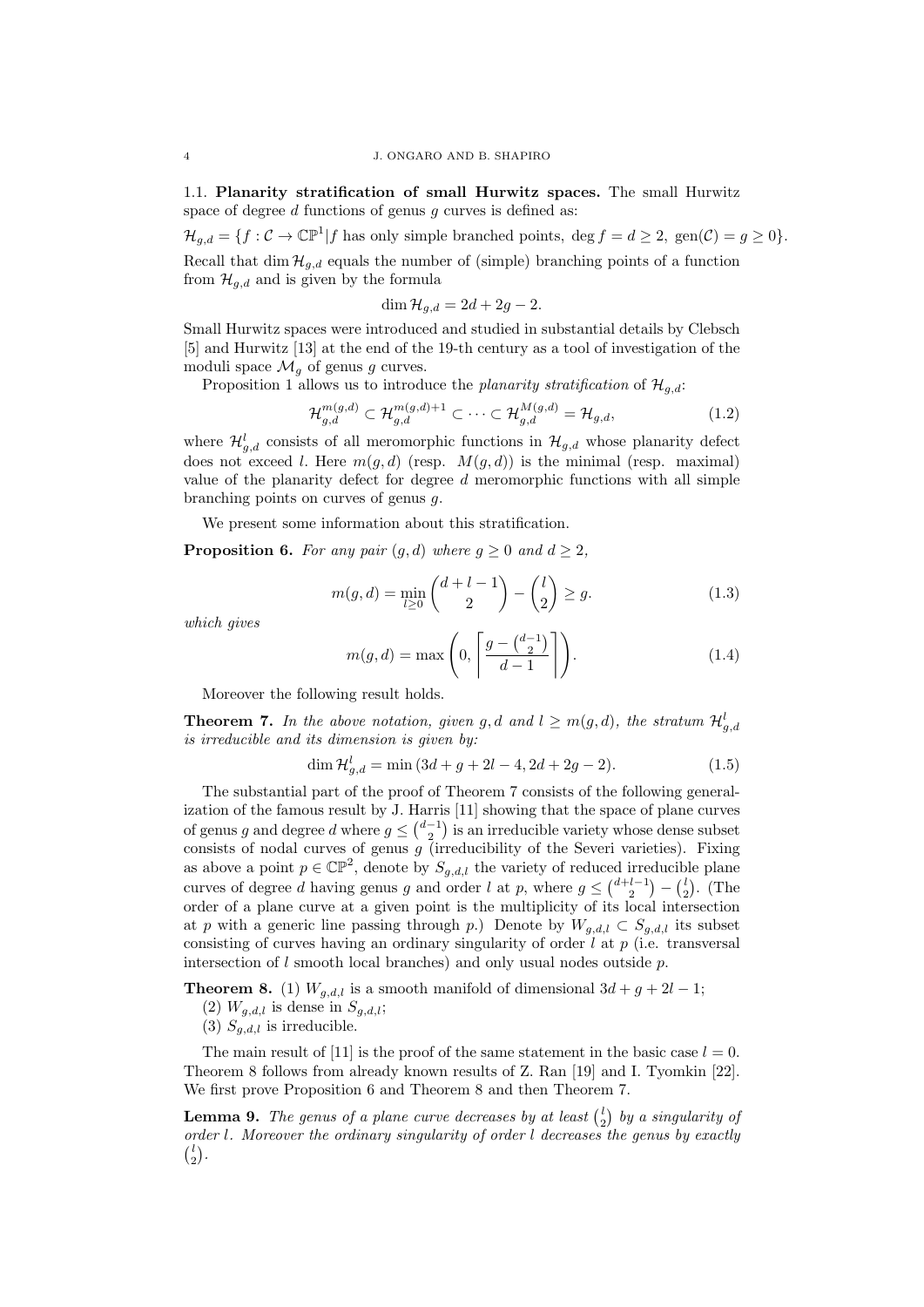Proof. The following algorithm describes by which number the genus of a plane curve of degree d is decreased due to a singularity of order l.

Step 1. Subtract  $\binom{l}{2}$  from  $\binom{d-1}{2}$ .

Step 2. Blow up the singularity in the plane. The strict transform of the curve will intersect the exceptional divisor at  $l$  points (counting multiplicities). If each of these (geometrically distinct) points is smooth on the strict transform then the genus drops by exactly  $\binom{l}{2}$ .

Step 3. If among the latter points there exist singular we have to repeat the previous step, i.e. if the order of singularity is s then we decrease the genus by  $\binom{s}{2}$ , then we blow up this point etc.

After finitely many such steps the curve becomes smooth. (Further blow-ups will not change the genus). Thus the minimal decrease of genus equals  $\binom{l}{2}$  $\Box$ 

*Proof of Proposition 6.* The necessity of  $(1.3)$  is obvious. Indeed we need to construct a plane curve of degree  $d + l$  such that it has a singularity of order l at p (so that its projection from  $p$  will be a covering of degree  $d$ ) and has a genus of normalization equal to g. Having a singularity of order  $l$  at  $p$  decreases the genus by at least  $\binom{l}{2}$  compared to  $\binom{d+l-1}{2}$  which is the genus of a smooth curve of degree  $d + l$ , see Lemma 9 above. Thus the inequality (1.3) must be satisfied. To show that the least value of l satisfying  $(1.3)$  is enough consider first a configuration of l generic lines through p and additionally d lines in  $\mathbb{CP}^2$  in general position. This curve has genus 0. A slight deformation of this curve by a polynomial vanishing up to order  $l+1$  at p will resolve all nodes outside p and given  $g = \min_{l \geq 0} {d+l-1 \choose 2} - {l \choose 2}$ . A more careful deformation will resolve any number of nodes between 0 and  $\binom{d}{2}$ , see the proof of Theorem 8 below. The classical case  $g \leq {d-1 \choose 2}$  is well presented in [10], Appendix E and the general case in [19].

We will need some information about the Hirzebruch surfaces and the Severi varieties on them. For a given non-negative integer n, let  $\Sigma_n = Proj(\mathcal{O}_{\mathbb{CP}^1} \oplus$  $\mathcal{O}_{\mathbb{CP}^1}(n)$  be the Hirzebruch surface and let  $\kappa : \Sigma_n \to \mathbb{CP}^1$  be the natural projection. Consider two non-zero sections  $(1,0), (0, \sigma) \in H^0(\mathbb{CP}^1, \mathcal{O}_{\mathbb{CP}^1} \oplus \mathcal{O}_{\mathbb{CP}^1}(n)).$  They define the maps

$$
\mathbb{CP}^1\setminus\mathcal{Z}(\sigma)\to\Sigma_n,
$$

where  $\mathcal{Z}(\sigma)$  is the zero locus of  $\sigma$ . We denote the closures of the images of these maps by  $L_0$  and  $L_{\infty}$ , respectively. (It is clear that the homological class of  $L_{\infty}$  is independent of the choice of  $\sigma$ .) The following facts are standard.

**Proposition 10.** (i) The Picard group  $Pic(\Sigma_n)$  is a free abelian group generated by the classes F and  $L_{\infty}$ , where F denotes the fiber of projection κ. (Observe that  $L_0 = nF + L_{\infty}$ .)

(ii) The intersection form on  $Pic(\Sigma_n)$  is given by  $F^2 = 0, L^2_{\infty} = -n$ , and  $F \cdot L_{\infty} = 1$ . (iii) Any effective divisor  $M \in Div(\Sigma_n)$  is linearly equivalent to a linear combination of F and  $L_{\infty}$  with non-negative coefficients. Moreover, if M does not contain  $L_{\infty}$ , then it is linearly equivalent to a combination of F and  $L_0$  with non-negative coefficients.

(iv) The canonical class is given by:

$$
K_{\Sigma_n} = -(2L_{\infty} + (2+n)F) = -(L_0 + L_{\infty} + 2F).
$$

(v) Any smooth curve C with the class  $dL_0 + kF$  has genus  $g(C) = \frac{(d-1)(dn+2k-2)}{2}$ .

Let g, d, k be non-negative integers. We define the Severi variety  $V_{g,d,k} \subseteq$  $|\mathcal{O}_{\Sigma_n}(sL_0 + kF)|$  to be the closure of the locus of reduced nodal curves of genus g which do not contain  $L_{\infty}$ , and we define  $V_{g,d,k}^{irr} \subset V_{g,d,k}$  to be the union of the irreducible components whose generic points correspond to irreducible curves.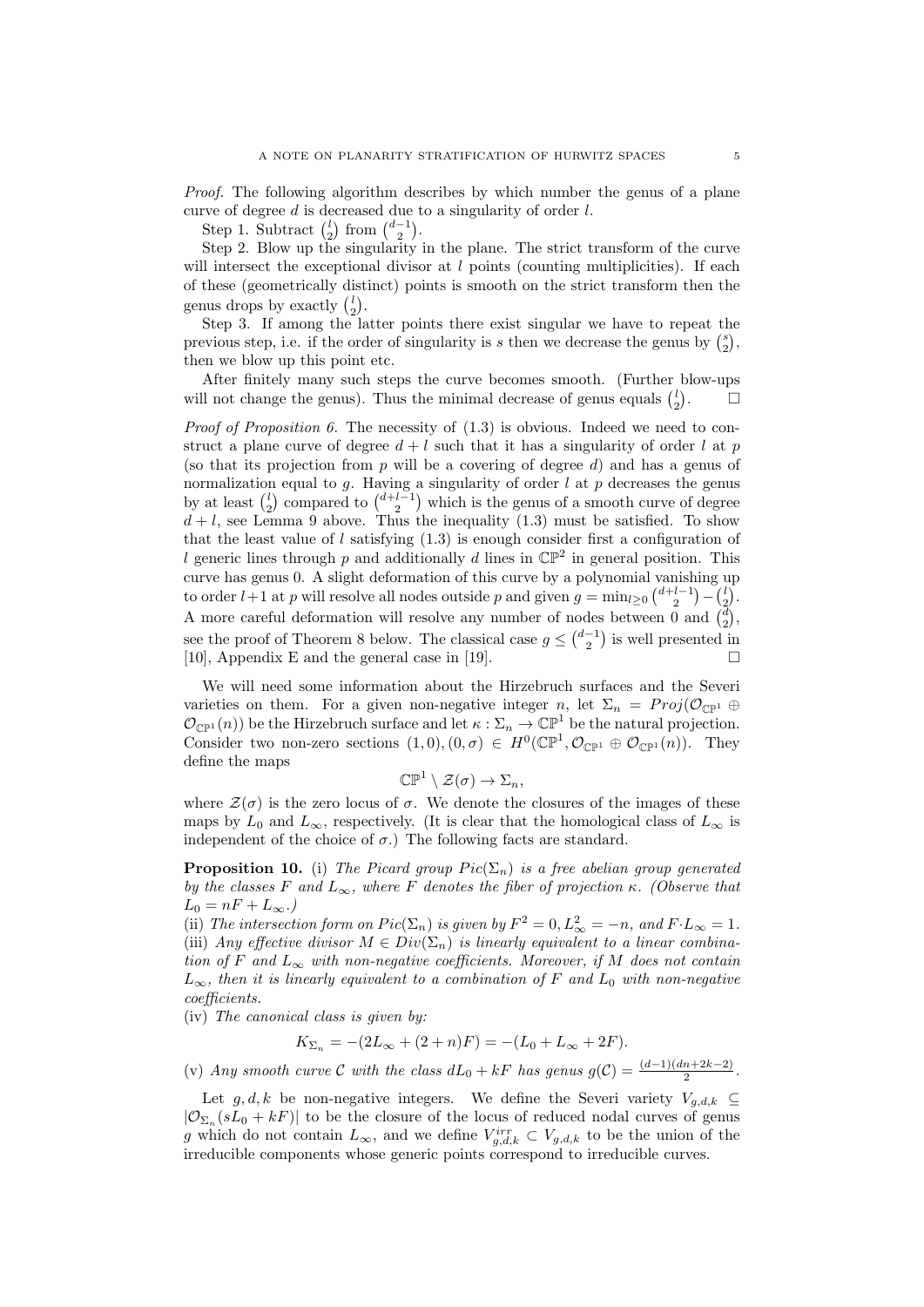#### 6 J. ONGARO AND B. SHAPIRO

The main result of [22] (see Theorem 3.1 there) is as follows.

**Theorem 11.** For any triple g, k, d of non-negative integers, the variety  $V_{g,d,k}^{irr} \subset$  $V_{a,d,k}$  (if non-empty) is irreducible and of expected dimension.

*Proof of Theorem 8.* Let us first naively count the expected dimension of  $S_{q,d,l}$ . Indeed, the dimension of the space  $S_{g,d,l}$  of plane curves of degree  $d+l$  with a singularity at p of order l equals  $\frac{(d+l)(d+l+3)}{2} - {l+1 \choose 2}$ . The number of nodes on such a curve under the assumptions that it has genus  $g$  equals

$$
\sharp_{nodes} = \binom{d+l-1}{2} - \binom{l}{2} - g. \tag{1.6}
$$

Assuming that each node decreases the dimension by 1 we get

$$
\exp \dim S_{g,d,l} = 3d + g + 2l - 1.
$$

We finish our proof with a reference to Theorem 11. Indeed, if one blows up the point  $p \in \mathbb{CP}^2$  then one gets the first Hirzebruch surface  $\Sigma_1$ . Observe that plane curves of degree  $d+l$  having a singularity of order l at p will after the blow-up lie in the class  $(d+l)L_0 - lL_{\infty} = dL_0 + lF$ . Therefore the above set  $W_{q,d,l}$  of irreducible plane curves having the singularity of order  $l$  at the point  $p$  after this blow-up will transform into the space  $V_{g,d,l}^{irr}$  in the above notation. (We consider only the strict transform of each curve disregarding the exceptional divisor.) Thus by the latter Theorem, the variety  $S_{g,d,l}$  is irreducible and of expected dimension. Another proof of essentially the same result directly in the plane  $\mathbb{CP}^2$  can be found in [19], see Irreducibility Theorem on p. 122.

Observe that, fixing a point  $p \in \mathbb{CP}^2$ , there exists a three-dimensional group  $G_p \subset PGL_3$  of projective transformations preserving p as well as the pencil of lines through  $p$ . In other words, each line through  $p$  will be mapped to itself. Obviously  $G_p$  acts on plane curves and curves from the same orbit define equivalent branched coverings of  $\mathbb{CP}^1$  obtained by projection from p.

Proof of Theorem 7. To settle this Theorem we need to prove that curves from  $S_{q,d,l}$  which give equivalent branched coverings of  $\mathbb{CP}^1$  when projecting from p do not appear in families of  $G_p$ -orbits. If this is true then  $\dim \mathcal{H}_{g,d}^l = \dim S_{g,d,l} - 3$ .

Let (as above)  $S_{q,d,l}$  be the Severi variety of all plane curves of degree  $d+l$ . genus g and ordinary singularity of order l at point p. Let  $H(g, d)$  be the Hurwitz space of all branched coverings of degree  $d$  and genus  $q$ . (Observe that, in general,  $H(g, d)$  is different from  $\mathcal{H}_{g,d}$  which only includes branching coverings with only simple branching points.) Let  $B: S_{g,d,l} \to H(g,d)$  be the map sending each plane curve  $\Gamma \in S_{g,d,l}$  to the branched covering of  $\mathbb{CP}^1$  whose source is the normalization  $N$  of Γ and which is obtained by projecting Γ from the point p.

Proposition 12. The dimension of the fiber of the above map over a branched covering  $f: N \to \mathbb{CP}^1$  where N is the normalization of a generic curve  $\Gamma \in S_{q,d,l}$ equals  $h^0(N, \mathcal{O}_N(E))$ . Here E is the divisor of degree  $d+2l$  on N obtained as the pull-back of p together with the pull-back of the intersection of  $\Gamma$  with a general line in  $\mathbb{CP}^2$ . (For an arbitrary curve  $\Gamma \in S_{g,d,l}$  the dimension of the fiber is at most  $h^0(N, \mathcal{O}_N(E)).$ 

(Observe that since  $B : S_{g,d,l} \to H(g,d)$  is a smooth map at a generic curve  $\Gamma \in S_{q,d,l}$ , the dimension of a generic fiber is well-defined.)

*Proof.* Let  $\pi : \Sigma_1 \to \mathbb{CP}^2$  be the standard projection of the first Hirzebruch surface  $\Sigma_1$  obtained by the blow-up of the point p to  $\mathbb{CP}^2$ . We have natural maps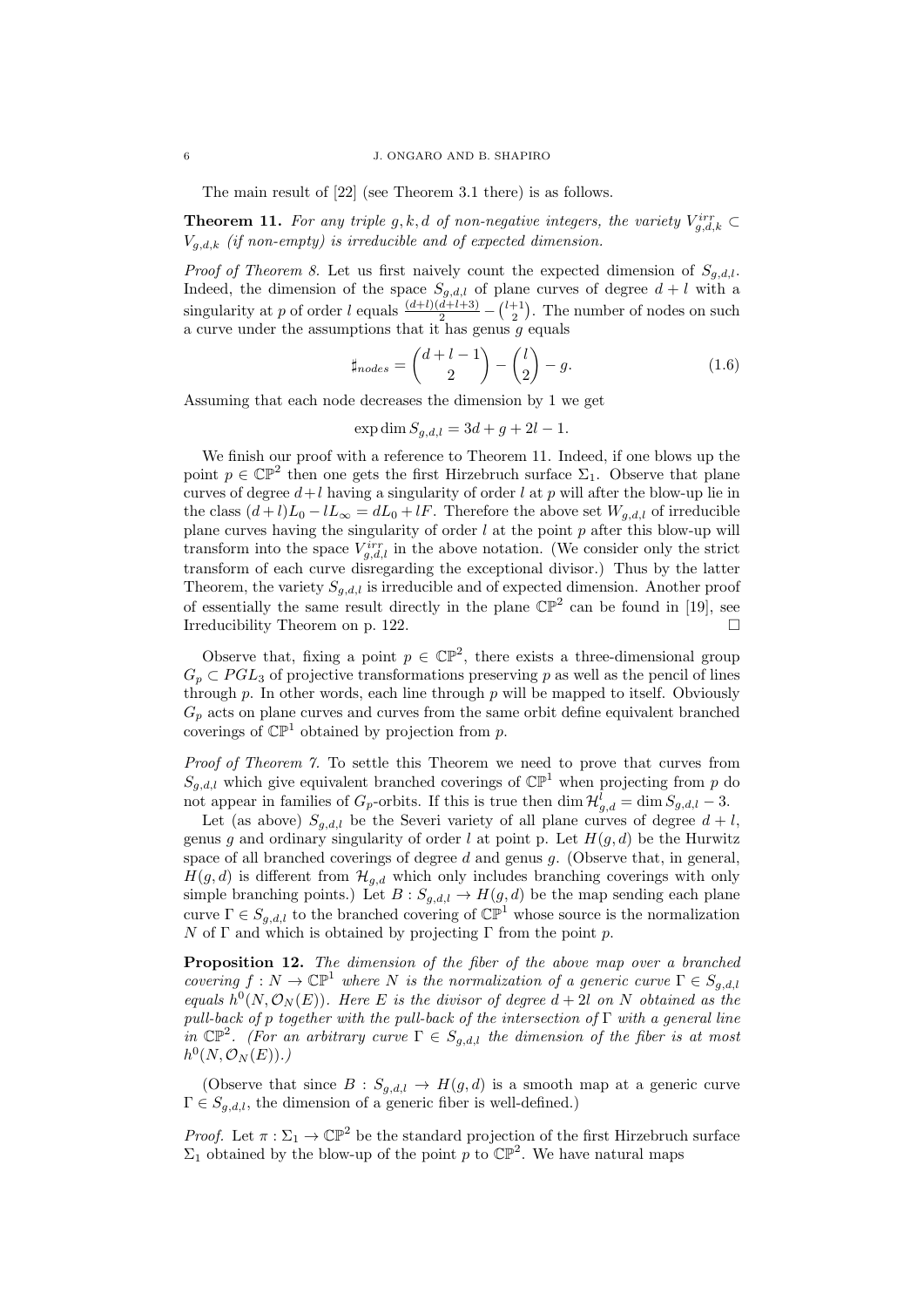

and exact sequences

$$
\begin{array}{ccc}\n0 & \longrightarrow T_N & \longrightarrow & \phi^* T_{\Sigma_1} & \longrightarrow & N_\phi & \longrightarrow & 0 \\
\parallel & & \downarrow & & \downarrow & \\
0 & \longrightarrow T_N & \longrightarrow & f^* T_{\mathbb{CP}^1} & \longrightarrow & N_f & \longrightarrow & 0.\n\end{array}
$$

where  $N_f$  (resp.  $N_{\phi}$ ) is the normal sheaf of f (resp.  $\phi$ ), i.e.  $N_f = Coker(T_N \rightarrow$  $f^*T_{\mathbb{CP}^1}$  (resp.  $N_\phi = Coker(T_N \to \phi^*T_{\Sigma_1})$ ). It is known that  $Def^1(N, \phi)$  =  $H^0(N, N_\phi)$  and  $Def^1(N, f) = H^0(N, N_f)$  are the tangent spaces to the space of deformations of the pairs  $(N, \phi)$  and  $(N, f)$  resp. The first one is the tangent space to the Severi variety if  $\phi$  is an immersion; the second one is the tangent space to the Hurwitz space. The sequence (1.1) implies that the kernels  $\alpha : \phi^* T_{\Sigma_1} \to f^* T_{\mathbb{CP}^1}$ and  $N_{\phi} \to N_f$  coincide since  $\phi^* T_{\Sigma_1} \to f^* T_{\mathbb{CP}^1}$ . Since the  $\mathbb{CP}^1$ -bundle  $\Sigma_1 \to \mathbb{CP}^1$ admits two non-intersecting sections (the line L and the inverse image of p in  $\Sigma_1$ ) then  $Ker \alpha = \phi^* \mathcal{O}_{\Sigma_1}(L + \pi^{-1})$  $(p).$ 

For small number of nodes compared to the degree of the irreducible plane curve Theorem 7 is immediate from the following fact, see Exercise 20 (iii) of  $\S 1$ , Appendix A, Ch. 1 of [2]. (Moreover a stronger statement is valid.) It claims that if the number  $\delta$  of nodes of an irreducible plane nodal curve  $\Gamma \subset \mathbb{CP}^2$  of degree d satisfies the inequality  $\delta < d-3$  then the linear system  $g_d^2$  cut out on  $\Gamma$  by lines is complete and unique on the normalization  $N$  of  $\Gamma$ . This fact immediately implies that under the above assumptions two plane curves whose normalizations are isomorphic will be projectively equivalent. Then for degree at least 4 it will be straight-forward that if the isomorphism of their normalizations is induced by the equivalence of the meromorphic functions obtained by projection from the same point  $p$ , then the projective transformation realizing this equivalence belongs to  $G_p$ , see the proof of Proposition 17 below. In general, one should show that for a generic curve  $\Gamma \in S_{g,d,l}$ , one has  $h^0(N, \mathcal{O}_N(E)) = 3$ . This fact is also valid and will appear in a forth-coming publication [21].  $\square$ 

**Corollary 1.** Given  $g, d$  as above,

$$
M(g,d) = \max\left(0, \left\lceil \frac{g-d+2}{2} \right\rceil\right). \tag{1.7}
$$

In particular,  $m(q, d) = M(q, d) = 0$  if and only if  $d \geq q + 2$ .

*Proof.* Theorem 7 implies that  $M(q, d)$  equals the minimal non-negative integer l for which

 $3d + a + 2l - 4 > 2d + 2g - 2 \Leftrightarrow 2l \geq g - d + 2.$ 

The latter inequality implies that  $M(g, d) = \max\left(0, \left\lceil \frac{g-d+2}{2} \right\rceil\right)$ . This formula for  $M(g, d)$  gives that  $M(g, d) = 0$  if and only if  $d \ge g + 2$ .

**Corollary 2.** The planarity stratification of  $\mathcal{H}_{g,d}$  consists of one term in the following two cases. Either  $d \geq g + 2$  in which case the planarity defect vanishes, or  $d = 3$  in which case the planarity defect equals  $\lceil \frac{g-1}{2} \rceil$ .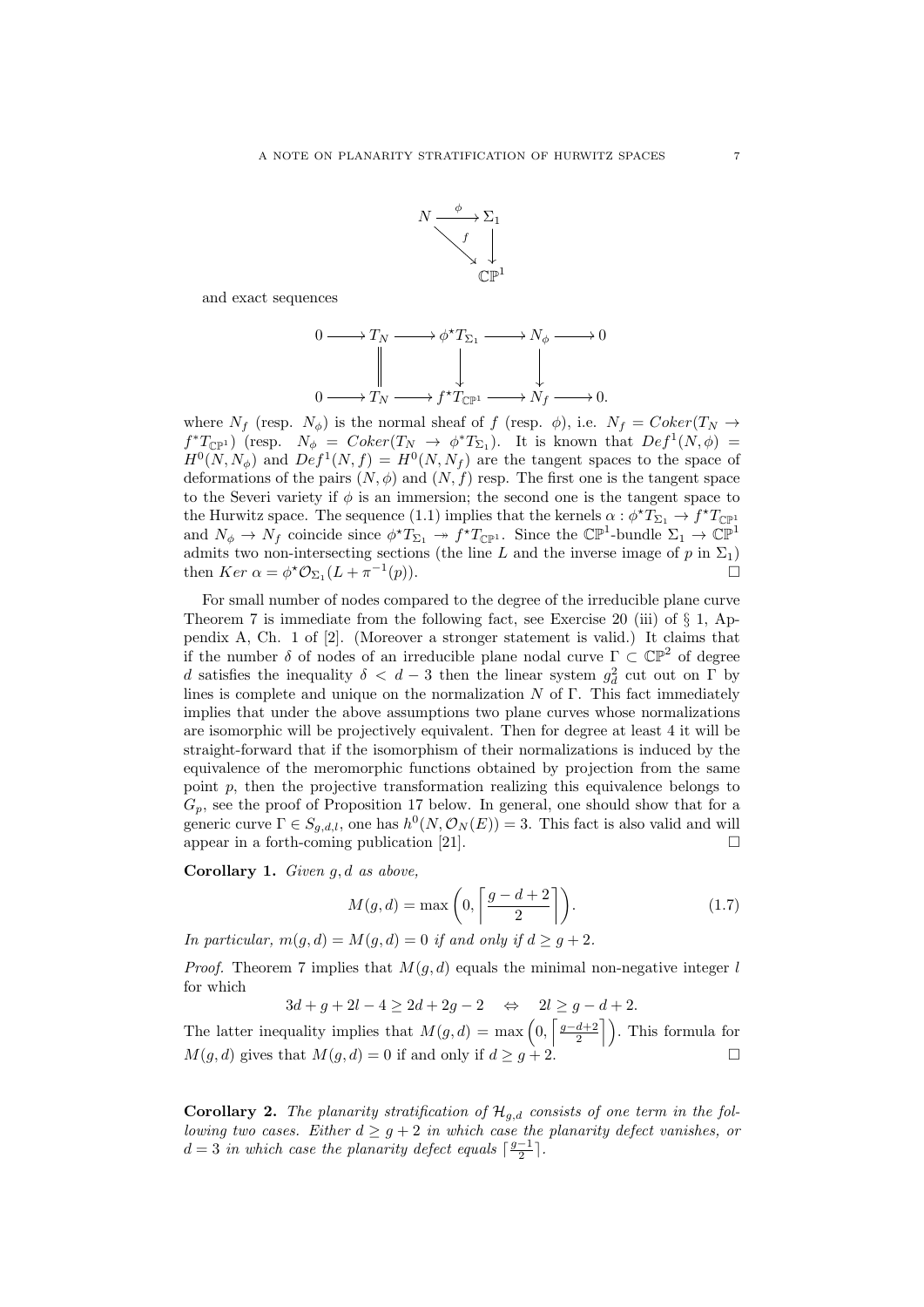*Proof.* We have that  $\mathcal{H}_{g,d}$  consists of one term if and only if  $m(g, d) = M(g, d)$ . By Proposition 6 and Theorem 7 (unless  $M(g, d)$  vanishes which happens if and only if  $d \geq g + 2$ ) this corresponds to the case when

$$
\left\lceil \frac{g - {d-1 \choose 2}}{d-1} \right\rceil = \left\lceil \frac{g-d+2}{2} \right\rceil.
$$

If  $d > 3$  then the denominator of the left-hand side is smaller than that of the right-hand side and the numerator of the left-hand side is bigger than that of the right-hand side which means that the equality never holds. For  $d = 3$  the left-hand side and the right-hand side coincide giving the planarity defect equal to  $\lceil \frac{g-1}{2} \rceil$ .  $\Box$ 

1.2. Stratification of Hurwitz spaces with one complicated branching **point.** Analogously to the above, given a partition  $\mu = (\mu_1 > \mu_2 > \cdots > \mu_n) \vdash d$ of positive integer d, denote by

 $\mathcal{H}_{g,\mu} = \{f : C \to \mathbb{CP}^1 | f \text{ has all simple branched points except at } \infty\}$ 

whose profile is given by 
$$
\mu
$$
,  $\deg f = d \geq 2$ ,  $\text{gen}(\mathcal{C}) = g \geq 0$ 

the Hurwitz space of all degree  $d$  functions on genus  $q$  curves with one complicated branching point at  $\infty$  having a given profile  $\mu$ . Recall that dim  $\mathcal{H}_{q,\mu}$  equals the number of simple branching points of a function from  $\mathcal{H}_{q,\mu}$  and is given by the formula

$$
\dim \mathcal{H}_{g,\mu} = 2d + 2g - 2 - \sum_{i=1}^{n} (\mu_i - 1).
$$

Proposition 1 allows us to introduce the planarity stratification of  $\mathcal{H}_{q,\mu}$ :

$$
\mathcal{H}_{g,\mu}^{m(g,\mu)} \subset \mathcal{H}_{g,\mu}^{m(g,\mu)+1} \subset \cdots \subset \mathcal{H}_{g,\mu}^{M(g,\mu)} = \mathcal{H}_{g,\mu}.
$$
\n(1.8)

Here  $\mathcal{H}_{g,\mu}^{l}$  consists of all meromorphic functions in  $\mathcal{H}_{g,\mu}$  whose defect does not exceed l. Observe that by Lemma 3,  $M(q, \mu) \leq d+2$ .

**Proposition 13.** For any pair  $(g, \mu \vdash d)$  where  $g \geq 0$  and  $d \geq 2$ ,

$$
m(g,\mu) = \min_{l \ge 0} \binom{d+l-1}{2} - \binom{l}{2} \ge g. \tag{1.9}
$$

which gives

$$
m(g,\mu) = \left[\frac{g - {d-1 \choose 2}}{d-1}\right].
$$
  
and *given by (1,3)*

(Observe that  $m(g, \mu) = m(g, d)$  given by  $(1.3).$ )

*Proof.* By definition the stratum  $\mathcal{H}_{g,u}^{m(g,\mu)}$  should lie in at least  $\mathcal{H}_{g,d}^{m(g,d)}$  or, possibly in the higher strata of the planarity stratification of  $\mathcal{H}_{q,d}$ . Therefore  $m(q,\mu)$  is at least equal to the minimal l given by the right-hand side of  $(1.9)$ . The fact that  $m(q, \mu)$  is exactly equal to the minimal l satisfying the latter condition is explained in the proof of Theorem 14.  $\Box$ 

We have the following result above the dimensions of the strata of (1.8).

**Theorem 14.** In the above notation, given g, d and  $l \geq m(g, \mu)$ , the stratum  $\mathcal{H}_{g,\mu}^l$ is equidimensional and its dimension is given by:

$$
\dim \mathcal{H}_{g,\mu}^{l} = \min (3d + g + 2l - 4 - \sum_{i=1}^{n} (\mu_i - 1), 2d + 2g - 2 - \sum_{i=1}^{n} (\mu_i - 1)). \tag{1.10}
$$

*Proof.* Theorem 14 follows directly from Lemmas 15 and 16.  $\Box$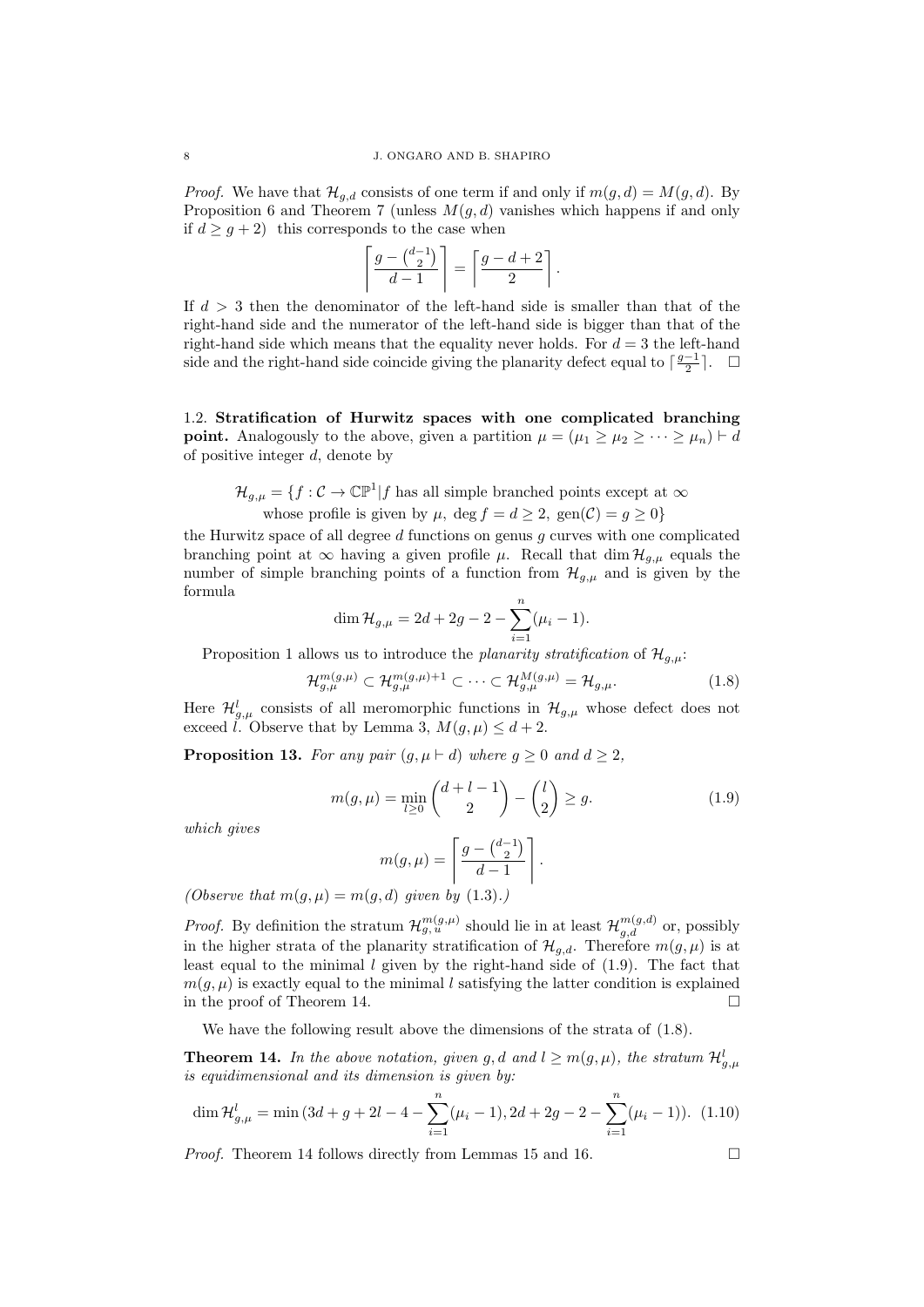Fix a flag  $p \in L_0 \subset \mathbb{CP}^2$ , positive integers  $g, d, l$ , and a partition  $\mu \vdash d$ . Consider the locus  $V \subset |\mathcal{O}_{\mathbb{CP}}^2(d+l)|$  of plane curves C such that: 1) deg  $\mathcal{C} = d+l; 2 \in \mathcal{C}$  is reduced and irreducible; 3)  $\text{mult}_{p}C = l$ ; 4)  $p_g(C) = g$ ; 5)  $\kappa^{-1}L_0 = \sum_{i} \mu_i q_i$  where  $\kappa : N \to \mathcal{C}$  is the normalization map.

Again let  $\Sigma_1 = Bl_p \mathbb{CP}^2$  be the first Hirzebruch surface obtained by the blow-up of  $\mathbb{CP}^2$  at p. Let  $F_0 \subset \Sigma_1$  be the strict transform of  $L_0$ , and let F be the class of  $F_0$ . Denote by  $L \subset \Sigma_1$  the class of the preimage of a general line in  $\mathbb{CP}^2$ , and denote by  $E \subset \Sigma_1$  the exceptional divisor. Then V can be identified with the locus of curves  $\mathcal{C} \in |\mathcal{O}_{\Sigma_1}((d+l)L-lE|=|\mathcal{O}_{\Sigma_1}(dL+lF)|$  such that i)  $\mathcal C$  is reduced and irreducible; ii)  $p_g(\mathcal{C}) = g$ ; iii)  $\kappa^{-1} F_0 = \sum_i \mu_i q_i$ . (Here  $p_g(\mathcal{C})$  is the geometric genus.) Let  $V_1 \subset V$  be an irreducible component of V.

**Lemma 15.** dim  $V_1 \geq exp \dim := -K_{\Sigma_1} \cdot C + g - 1 - \sum_{i=1}^n (\mu_i - 1)$ .

*Proof.* Let  $o \in V_1$  be a general point,  $C_o$  be the corresponding curve. By [14] Lemma A.3 there exists a neighborhood W of  $o \in V_1$  over which the family  $\mathcal{C}_W \to W$  is equinormalizable, i.e. if  $N_W \to C_W$  is the normalization then  $\forall a \in W, (N_W)_a \to$  $(\mathcal{C}_W)_a = \mathcal{C}_a$  is the normalization. Thus dim  $V_1$  is equal to the dimension of (a component of) the deformation space of  $f : N_0 \to \Sigma_1$  satisfying condition (iii). Notice that condition (iii) has codimension  $\leq \sum_{i=1}^{n} (\mu_i - 1)$  in the space of all deformations of the pair  $(N_0, f_0)$ . Thus, it suffices to show that (any component of)  $Def(N_0, f_0)$ has dimension at least  $-K_{\Sigma_1} \cdot C + g - 1$ . By the standard deformation theory any component of the latter space has dimension  $\geq \dim Def'(N_0, f_0) - \dim Ob(N_0, f_0)$ . In our case  $Def'(N_0, f_0) = H^0(N_0, N_{f_0})$  and  $Ob(N_0, f_0) = H^1(N_0, N_{f_0})$  where  $N_{f_0}$ is the normal sheaf of  $f_0$ , i.e.  $N_{f_0} = Coker(T_{N_0} \rightarrow f_0^* T_{\Sigma_1})$ . This implies the statement since  $h^0(N_0, N_{f_0}) - h^1(N_0, N_{f_0}) = \chi(N_0, N_{f_0}) = -K_{\Sigma_1} \cdot C + g - 1$  by Riemann-Roch's theorem.

**Lemma 16.** dim  $V_1 \n\leq exp \dim V_1$ .

*Proof.* If dim  $V_1 > \exp \dim$  then there exists a configuration of n points on  $F_0$  such that  $\{C \in V_1 | C \cap F_0 = \text{given configuration}\}$  has dimension greater than  $-K_{\Sigma_1} \cdot C +$  $g-1-\sum_{i=1}^n(\mu_i-1)-n=-K_{\Sigma_1}\cdot\mathcal{C}+g-1-F_0\cdot\mathcal{C}$ , which is a contradiction with [22], Lemma 2.9.

Corollary 3. Given  $q, \mu$  as above,

$$
M_{g,\mu} = \max\left(0, \left\lceil \frac{g - d + 2}{2} \right\rceil\right). \tag{1.11}
$$

In particular,  $m_{g,\mu} = M_{g,\mu} = 0$  if and only if  $d = \sum_{i=1} \mu_i \ge g+2$ .

Proof. See the proof of Corollary 1.

 $\Box$ 

Stratification (1.2) is (almost) the special case of (1.8) the difference being that one simple branching point is placed at  $\infty$ .

Remark. According to the information the second author obtained from I. Tyomkin, he can prove that each stratum  $\mathcal{H}_{g,\mu}^{l}$  is irreducible for  $g = 0$  and  $g = 1$ , and he has an idea of the proof for other genera if  $\mu \vdash d$  is not very complicated. Whether  $\mathcal{H}_{g,\mu}^{l}$  could be irreducible for an arbitrary partition  $\mu$  is unclear at present and might be a difficult problem.

# 2. Hurwitz numbers of the planarity stratification and Zeuten-type problems

Due to irreducibility of strata of (1.2) and equidimensionality of strata of (1.8) we can introduce the correspoding notion of Hurwitz numbers related to these strata.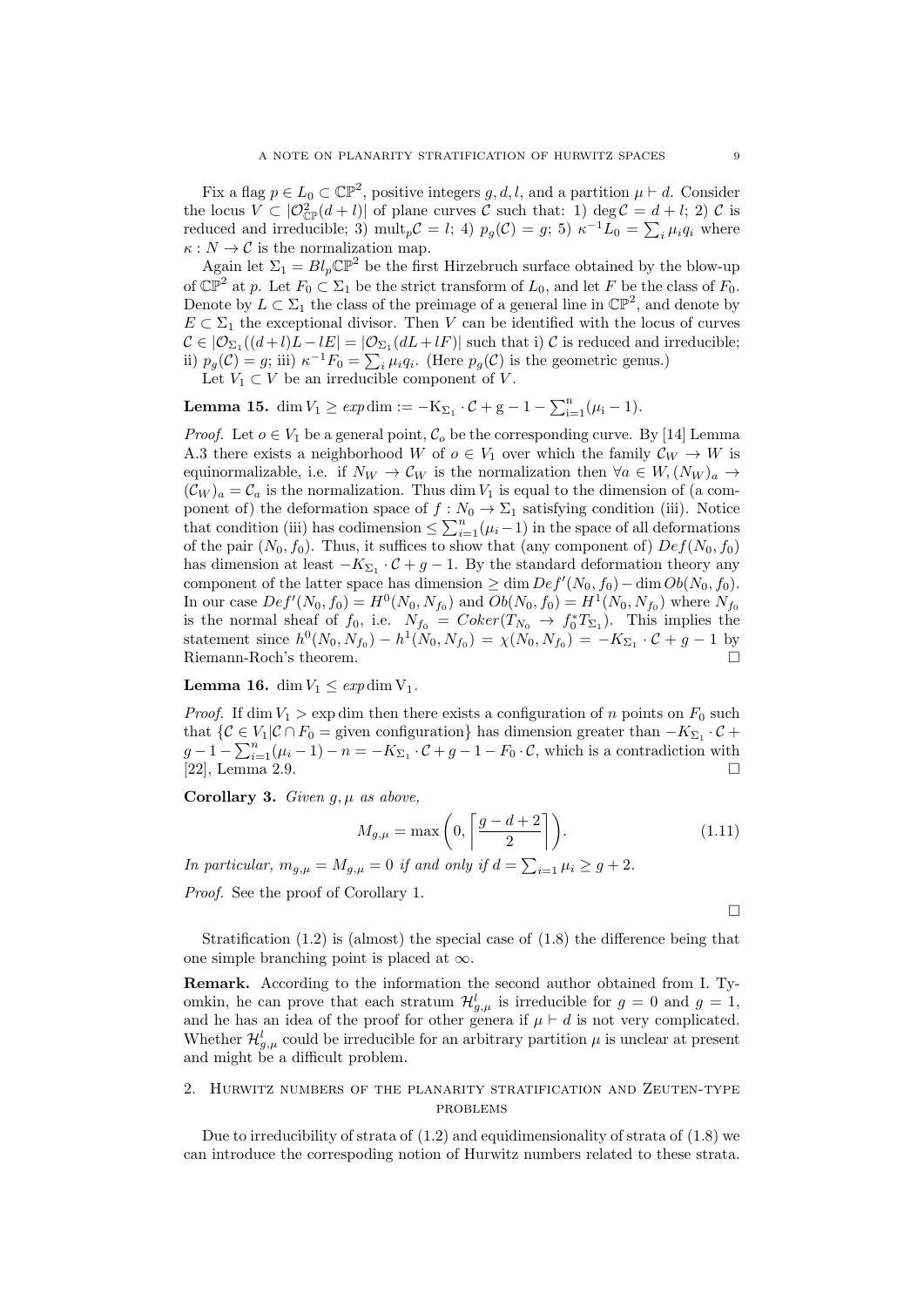Recall that the branching morphism

$$
\delta_{g,d} : \mathcal{H}_{g,d} \to \mathbb{CP}^{2d+2g-2} \setminus \Delta \tag{2.1}
$$

is, by definition, the map sending a meromorphic function  $f$  to the unordered set of its branching points (which are distinct by definition). Here  $\Delta \subset \mathbb{CP}^{2d+2g-2}$  is the hypersurface of unordered  $(2d + 2g - 2)$ -tuples of points in  $\mathbb{CP}^1$  where not all of them are pairwise distinct. It is well-known that  $\delta_{q,d}$  is a finite covering and its degree  $h_{g,d}$  is called the (small) Hurwitz number. In particular, for  $g=0$  the corresponding Hurwitz number  $h_{0,d}$  equals  $(2d-2)!d^{d-3}$ . In general, however closed formulas for  $h_{q,d}$  (as well as for many other Hurwitz numbers) are unknown.

Analogously, the branching morphism

$$
\delta_{g,\mu} : \mathcal{H}_{g,\mu} \to \mathbb{C}^{w_{\mu}} \setminus \Delta \tag{2.2}
$$

is, by definition, the map sending a meromorphic function  $f \in \mathcal{H}_{q,\mu}$  to the unordered set of its simple branching points (which are distinct by definiton). Here  $\Delta \subset \mathbb{C}^{w_{\mu}}$  is the hypersurface of unordered  $w_{\mu}$ -tuples of points in  $\mathbb C$  where not all of them are pairwise distinct. Here  $w_{\mu} = 2d + 2g - 2 - \sum_{i=1}^{n} (\mu_i - 1)$ . It is well-known that  $\delta_{g,\mu}$  is a finite covering and its degree  $h_{g,\mu}$  is called the single Hurwitz number. In particular, for  $g = 0$  the corresponding Hurwitz number  $h_{0,\mu}$  equals

$$
(d+n-2)!\prod_{i=1}^n \frac{\mu_i^{\mu_i}}{\mu_i!}d^{n-3}.
$$

Stratifications  $(1.2) - (1.8)$  allow to introduce Hurwitz numbers which take into account these filtrations. Before we introduce this notion in general, let us start with a motivating example.

**Example.** Recall that, fixing a point  $p \in \mathbb{CP}^2$ , we have a three-dimensional group  $G_p \subset PGL_3$  of projective transformations preserving p as well as the pencil of lines through p. Obviously, for  $d > 1$ ,  $G_p$  acts (locally) freely on the space  $S_{d,p}$  of all smooth plane curves of degree  $d$  not passing through  $p$ . The following simple statement holds.

As usual, two meromorphic functions  $f_1: C_1 \to \mathbb{CP}^1$  and  $f_2: C_2 \to \mathbb{CP}^1$  are called equivalent if there exists an isomorphism is:  $C_1 \rightarrow C_2$  s.t.  $f_2 \circ is = f_1$ .

**Proposition 17.** Suppose that  $C_1, C_2 \subset \mathbb{CP}^2$  are smooth projective curves of degree at least 4 not passing through p. Then the meromorphic functions  $\pi_p C_1$  and  $\pi_p C_2$ are equivalent if and only if there exists an isomorphism is  $\in G_p$  s.t. is $(\mathcal{C}_1) = \mathcal{C}_2$ .

*Proof.* The 'if' part being obvious, suppose that  $\pi_p C_1$  and  $\pi_p C_2$  are equivalent and that this equivalence is performed by the isomorphism is:  $C_1 \rightarrow C_2$ . For each line  $\ell \ni p$ , the isomorphism is maps  $C_1 \cap \ell$  to  $C_2 \cap \ell$ ; thus, is maps hyperplane sections of  $C_1$  to hyperplane sections of  $C_2$ . Since both  $C_1$  and  $C_2$  are embedded in  $\mathbb{CP}^2$  by the complete linear system of plane sections, this implies that is is a projective automorphism, i.e. is  $\in PGL_3$ . It remains to check that is  $\in G_p$ ; to that end, consider a generic  $\ell \ni p$ ; this line intersects C at  $d = \deg C > 1$  points  $p_1, \ldots, p_d$ . and these points are mapped by is to d distinct points on  $\ell$ . So,  $is(\ell) = \ell$  for the generic (whence for any)  $\ell \ni p$ . If  $\ell_1, \ell_2 \ni p$ , then

$$
is(p) = is(\ell_1 \cap \ell_2) = is(\ell_1) \cap is(\ell_2) = \ell_1 \cap \ell_2 = p,
$$

which completes the proof.  $\Box$ 

Denote by  $\mathfrak{h}_d$  the number of different 3-dimensional orbits of the above action on the space  $S_{d,p}$  with the same set of  $d(d-1)$  tangent lines (e.g. branching points of the projection).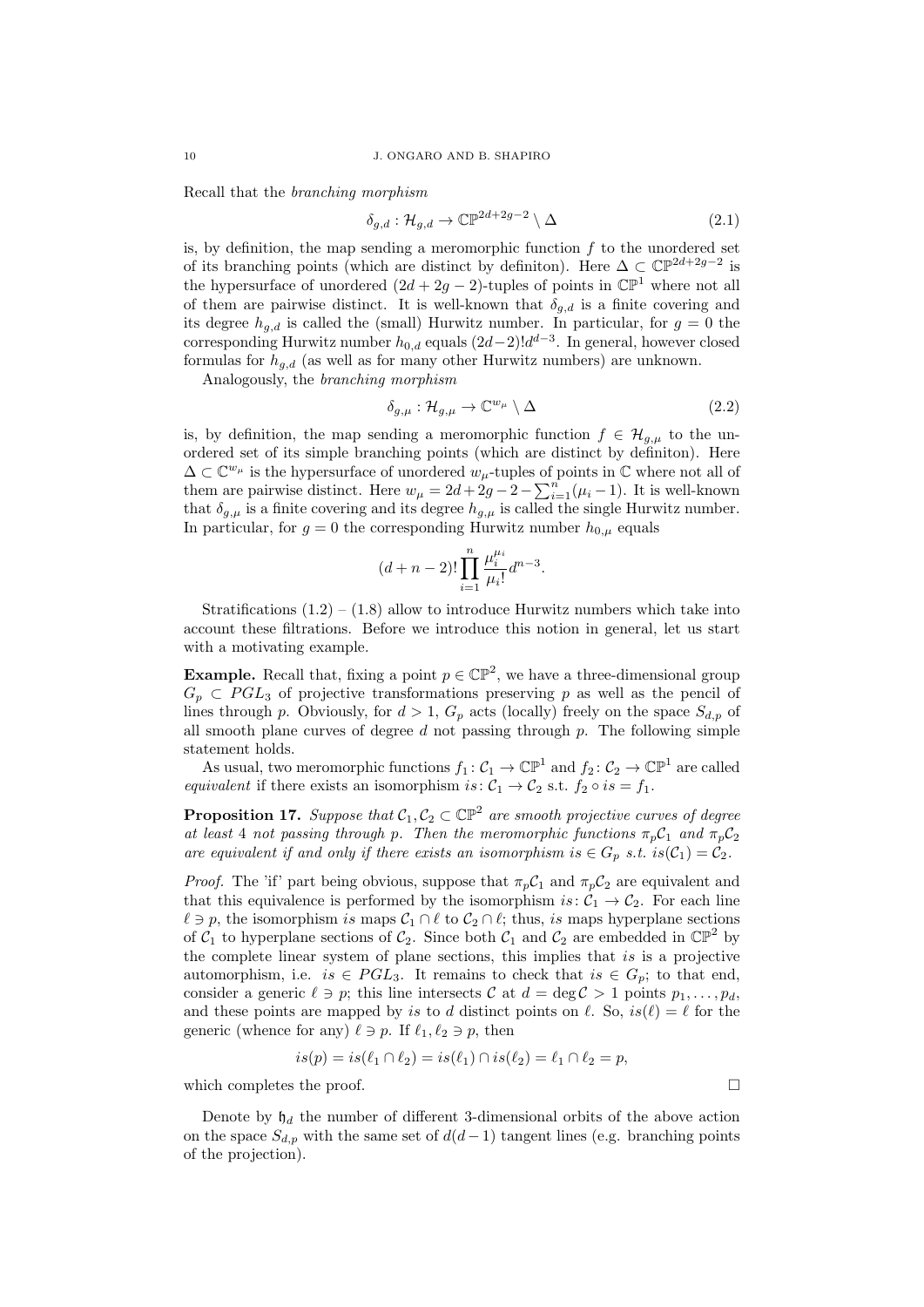**Example.** One can easily observe that  $h_2 = 2$ ,  $h_3 = 40$  (which are the usual Hurwitz numbers for degree d and genus  $\binom{d-1}{2}$ . But starting with  $d = 4$  the situation changes. So far the only calculated non-trivial example is  $d = 4$  see [23]. [24] for which  $\mathfrak{h}_4 = 120 \times (3^{10} - 1)$ . Numbers  $\mathfrak{h}_d$  for  $d > 4$  are unknown at present.

Observe a straight-forward analogy of the calculation of  $\mathfrak{h}_d$  with (a special case) of the classical Zeuten's problem, see [25], [1]. Namely, given  $d \geq 2$  and  $0 \leq k \leq \frac{d(d+3)}{2}$ 2 define the number  $N_k(d)$  as the number of smooth plane curves of degree d passing through k points in general position and tangent to  $\frac{d(d+3)}{2} - k$  lines in general position. In [25] H. G. Zeuten predicted these numbers for  $\bar{d}$  up to 4. His predictions were rigorously proven only about twenty years ago, see [1] and references therein. The above problem of calculation of  $\mathfrak{h}_d$  is similar to Zeuten's problem for  $k = \frac{d(d+3)}{2}$ . But instead of taking  $\frac{d(d+3)}{2}$  generic lines we should take  $\frac{d(d+3)}{2}$  – 3 generic lines through a given point  $p$  and count the number of 3-dimensional orbits under the action of  $G_p$ .

**Definition 2.** Introduce the Hurwitz number  $\mathfrak{h}_{g,\mu}^{l}$  as the degree of the restriction of the morphism  $\delta_{g,\mu}$  to the (irreducible component of the) stratum  $\mathcal{H}_{g,\mu}^{l}$  where  $m(g, \mu) \leq l \leq M(g, \mu).$ 

By definition,  $\mathfrak{h}_{g,\mu}^{M(g,\mu)} = h_{g,\mu}$ . Also the number  $\mathfrak{h}_d$  introduced above equals  $\mathfrak{h}^0_{(d-1)(d-2)/2,1^d}$ .

# 3. Final Remarks

1. It would be very interesting to prove/disprove the irreducibility of the strata  $\mathcal{H}_{g,\mu}^l.$ 

2. It is important to develop tools helping to calculate the Hurwitz numbers of  $\mathcal{H}_{g,d}^{l}$  and/or  $\mathcal{H}_{g,\mu}^{l}$  due to the fact that they are naturally related to Zeuten-type problems. In the case of the usual single Hurwitz numbers there exists a standard combinatorial approach to their calculation which is not always very useful for practical computations but is theoretically important. Other standard tools for the usual Hurwitz numbers are the cut-and-join equation, see e.g. [8] and the ELSVformula, see e.g. [7]. It might be possible to find analogs of the latter tools by using an appropriate compactification of the above strata similar to those already existing in the literature.

3. Another approach to the calculation of the Hurwitz strata of the planarity filtration might come from the correspondence theorem in tropical algebraic geometry. Recently in [3] the authors developed some tropical tools for finding the answers to a similar class of Zeuten-type problems.

4. Finally, we want to mention a recent preprint [4] which gives a criterion when meromorphic functions of degree  $d$  on a certain class of plane curves of degree  $d$ with only nodes and some additional non-degeneracy assumptions might be realized by a projection from a point outside the curve.

Acknowledgements. We want to thank O. Bergvall, S. Shadrin for discussions, and especially I. Tyomkin for his explanations of [22] and his help with the proofs of Theorem 7 and Theorem 14. We are sincerely grateful to the anonymous referee for the suggestions improving the quality of the original manuscript.

### **REFERENCES**

[1] P. Aluffi, Two characteristic numbers for smooth plane curves of any degree, Trans. of the Amer. Math. Soc., vol. 329 (1992), 73–96.